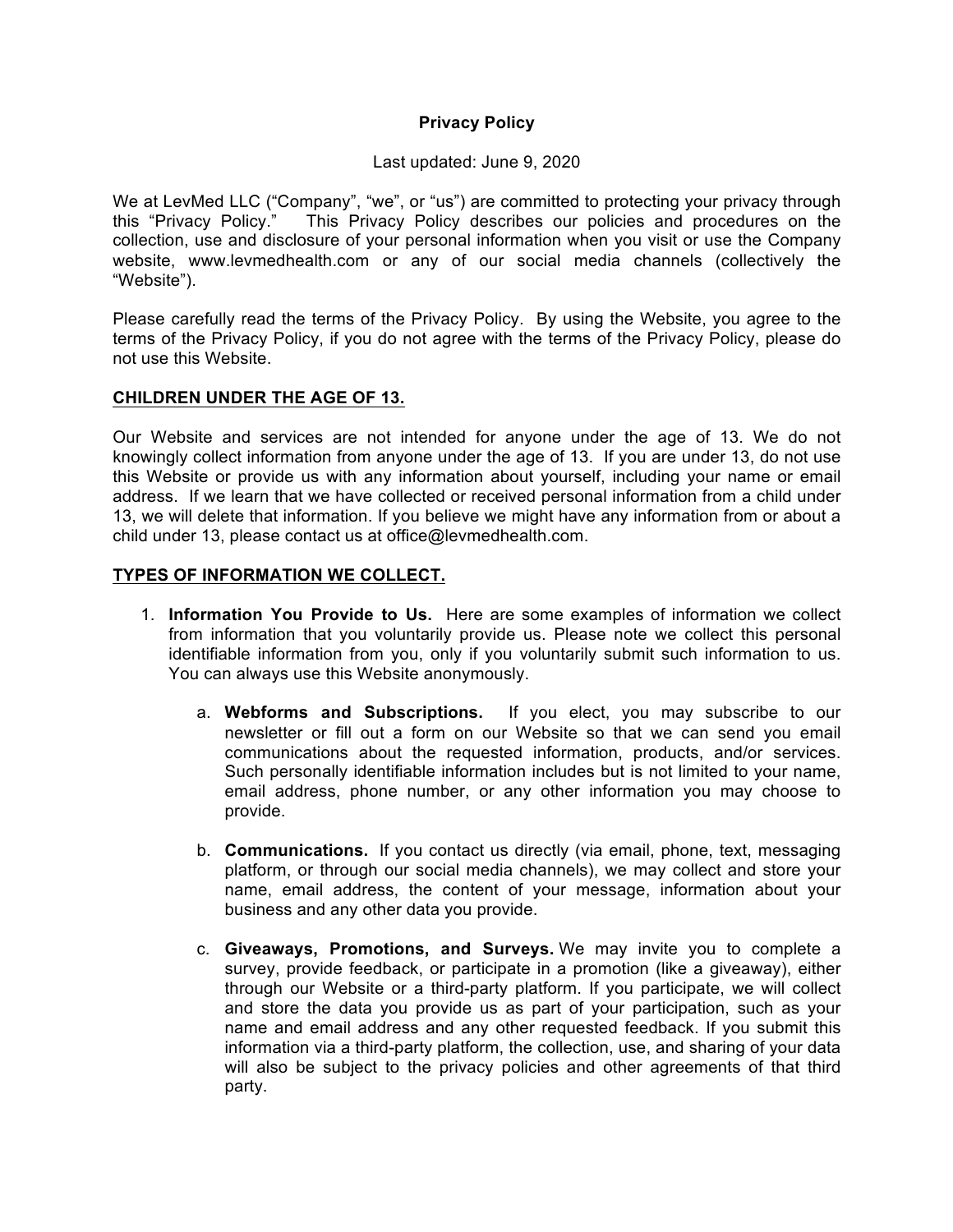- 2. **Information We Collect Automatically.** As you visit our Website, including email communications, we may use automatic data collection technologies to collect nonpersonal identification information. Non-personal identification information may include but is not limited to certain information about your equipment, browsing action, click patterns, mobile device data, operating system, your IP address, browser type, domain name, access time and referring website address. The tracking technologies we use include the following:
	- a. **Cookies.** A cookie is a data text file sent from a website to your browser. It may be stored within your system. We use non-identifying cookies to provide easier site navigation. Our cookies do not generate personal data, do not read personal data from your machine and are never tied to anything that could be used to identify you. Information gathered through cookies may include the date and time of visits, the pages viewed, time spent at our site, and the websites visited just before and just after our own, as well as your IP address. By tracking usage, I can best determine the needs of my customers.
	- b. **Clickstream Data.** Through website access logs, we do collect clickstream data and HTTP protocol elements, which generate certain kinds of non-identifying site usage data, such as the number of hits and visits to our Website. This information is used for internal purposes for research and development, user analysis and business decision making, all of which provides better services to our users. The statistics garnered, which contain no personal information and cannot be used to gather such information, may also be provided to third parties for data processing.
	- c. **Pixels and Web Beacons.** We employ a software technology called tracking pixels (a/k/a web beacons/web bugs/clear gifs) that enables us to better manage the content on the Website by informing us what content is effective. Tracking pixels are tiny graphics with a unique identifier, similar in function to cookies, and are used to track the online movements of visitors to a website. In contrast to cookies, which are stored on a user's computer hard drive, tracking pixels are embedded invisibly on website pages and are about the size of the period at the end of a sentence. We do not tie the information gathered by tracking pixels to your personally identifiable information. We use tracking pixels in our e-mails to let us know which e-mails have been opened by recipients. This allows us to gauge the effectiveness of certain communications and the effectiveness of our marketing campaigns. If you would like to opt-out of these e-mails, please see the "Marketing Communications" section of this Privacy Policy below

# **HOW WE USE YOUR INFORMATION.**

- 1. **To Improve Our Website and User Experience.** We continually strive to improve our Website and business offerings, based on the information and feedback we receive from you.
- 2. **To Provide and Process Services or Goods.** We may use information to provide the services or products the user has requested. As well as keep you informed of the same. These services may include services provided by third parties.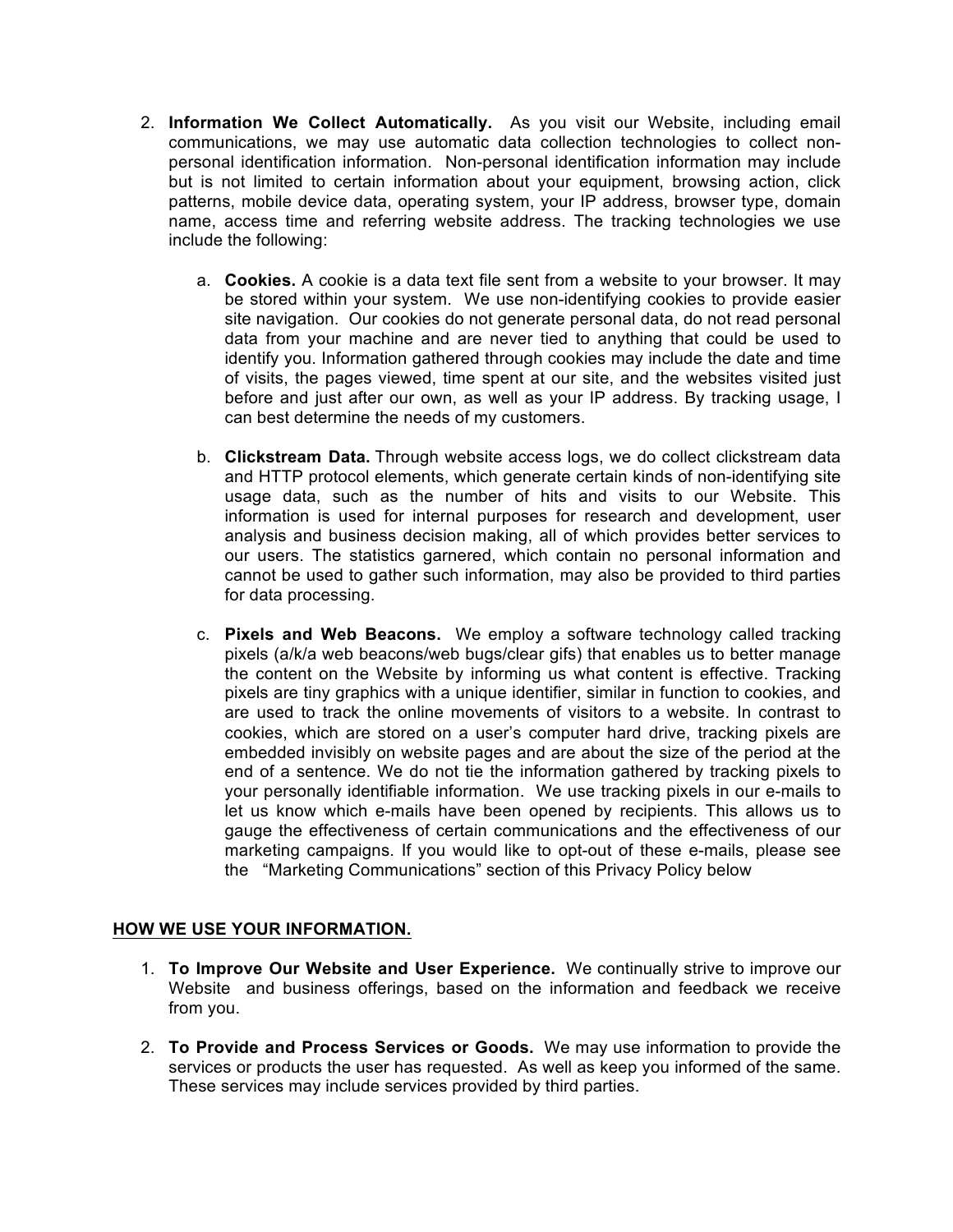- 3. **To Send Periodic Emails**. If you opt-in to communications on the Website, the email address you provide, may be used to send you information pertaining to our products or services, occasional company news, updates or promotions.
- 4. **To Administer a Contest, Promotion, Survey or Other Website Feature.** We may invite you to complete a survey, provide feedback, or participate in a promotion (like a giveaway). If you participate, we will collect and store the data you provide us as part of your participation, such as your name and email address and any other requested feedback.
- 5. **Communication.** Communicate about and administer our products, services, events, online courses, podcasts, programs and promotions. Communicate with you and respond to your inquiries and comments.
- 6. **Conduct Marketing and Sales Activities**. We may use your information to generate leads, pursue marketing prospects, perform market research, determine and manage the effectiveness of our advertising and marketing campaigns and manage our brand.
- 7. **Fraud.** To protect against unauthorized transactions, including identifying potential unauthorized users and/or hackers.

### **HOW WE SHARE YOUR INFORMATION**.

- 1. **Third-Party Service Providers.** We use third-party service providers to collect and process personal information from or about you on our behalf. Examples include data analysis, marketing and advertising services, email and hosting services, customer services and support, hosting user accounts, processing credit card payments, and collecting customer research or satisfaction surveys. They have access to the personal information needed to perform their functions.
- 2. **Third Party App Integrations**. We may provide you with direct access to functionality from other third parties, including Facebook and Instagram. The placement of social media widgets, or advertising units on the Website may permit these third parties to see information about you and your activities via cookies, web beacons and other technologies they place and/or access on your browser or device, even if you do not interact with them.
- 3. **Online Advertising Services.** We may use third-party advertising services, like Facebook and Instagram, to deliver advertising about our products and services on our Website, as well as other websites and applications you use. The ads may be based on information we have collected (as outlined above) and information these advertising providers know about you based on their tracking data. The ads can be based on your recent activity or activity over time and across other sites and services and may be tailored to your interests. For more information about interest-based ads, and to learn about options for opting out of having your web browsing information used for behavioral advertising purposes, please visit www.aboutads.info/choices or, if you are in the EU, www.youronlinechoices.eu/.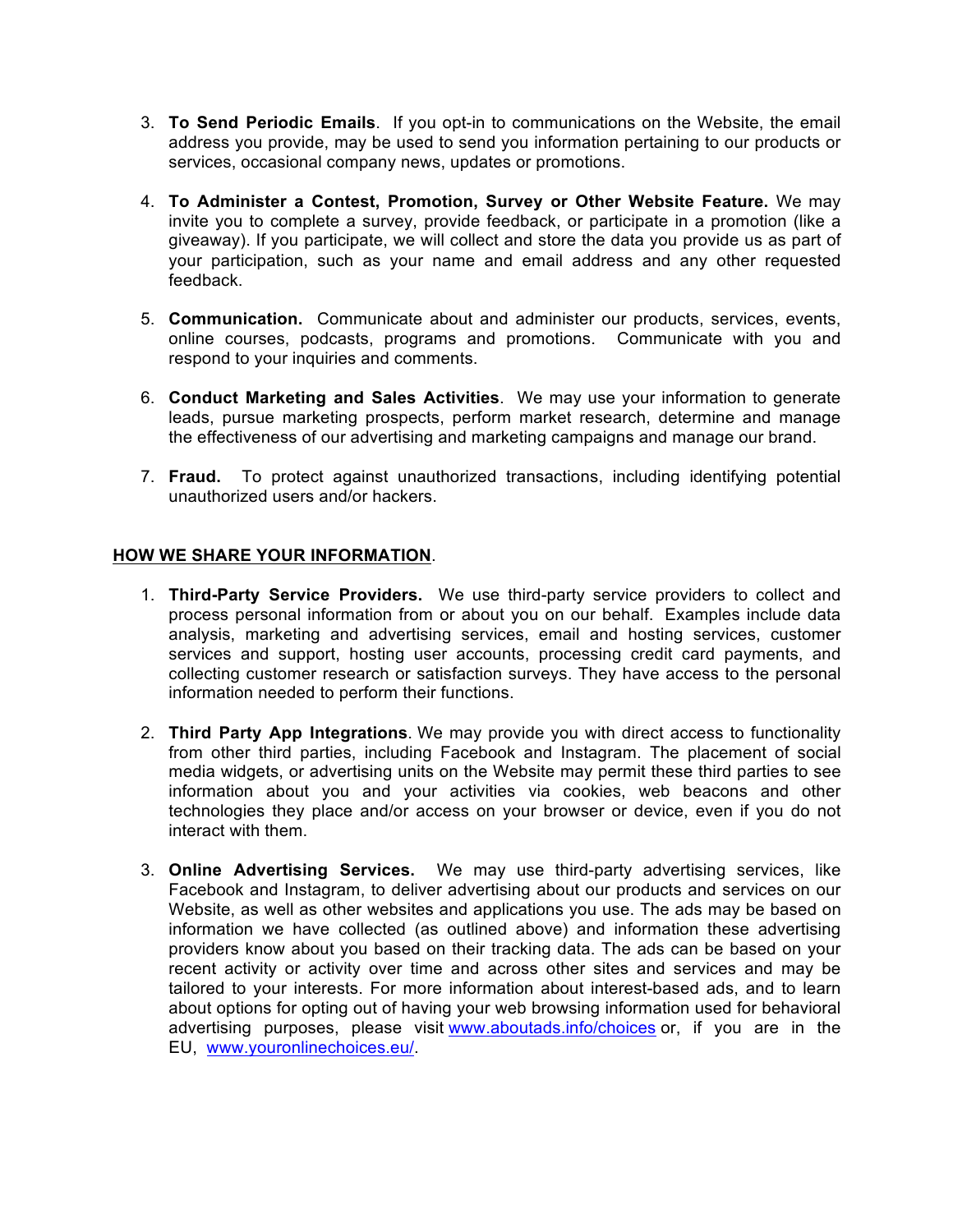- 4. **Contractors or Employees.** We may share your information with trusted third parties who assist us in operating our Website, conducting our business, or servicing you, so long as those parties agree to keep this information confidential.
- 5. **As Required By Law.** We may access, preserve, and disclose your information if we believe doing so is required or appropriate to: (i) comply with law enforcement requests and legal process, such as a court order or subpoena or other lawful requests by public authorities, including to meet national security or law enforcement requirements; (ii) respond to your requests; or (iii) protect your, our, or others' rights, property, or safety. For the avoidance of doubt, the disclosure of your information may occur if you post any objectionable content on or through the Website.
- 6. **Change of Ownership.** We may transfer your information to service providers, advisors, potential transactional partners, or other third parties in connection with the consideration, negotiation, or completion of a corporate transaction in which we are acquired by or merged with another company or we sell, liquidate, or transfer all or a portion of our assets. The use of your information following any of these events will be governed by the provisions of this Privacy Policy in effect at the time the applicable information was collected.
- 7. **Consent.** We may also disclose your information with your permission or at your direction.

# **DO NOT TRACK.**

When you use the Website, we may receive "do not track" requests from you, whether via signals from web browsers or other mechanisms. At this time, we do not respond to such "do not track" requests, although we may choose to do so in the future.

#### **YOUR RIGHTS**.

You have the rights in relation to personal information we hold about you. Below is an outline of those rights and how to exercise those rights. Please note that we may require you to verify your identity before responding to any requests. Please note that for each of the rights below we may have valid legal reasons to refuse your request, in such instances we will let you know if that is the case.

You can choose not to provide certain data to us, but you may not be able to use certain features of the Website.

1. **Information from Third Parties.** To manage the information we receive about you from a social media site or other third parties, you will need to follow the instructions from that party for updating your information and changing your privacy settings, where available. The information we collect is covered by this privacy policy and the information the thirdparty collects is subject to such third party's privacy practices. Privacy choices you have made on any third-party site will not apply to our use of the information we have collected directly through our Website.

#### **KEEPING YOUR INFORMATION SECURE.**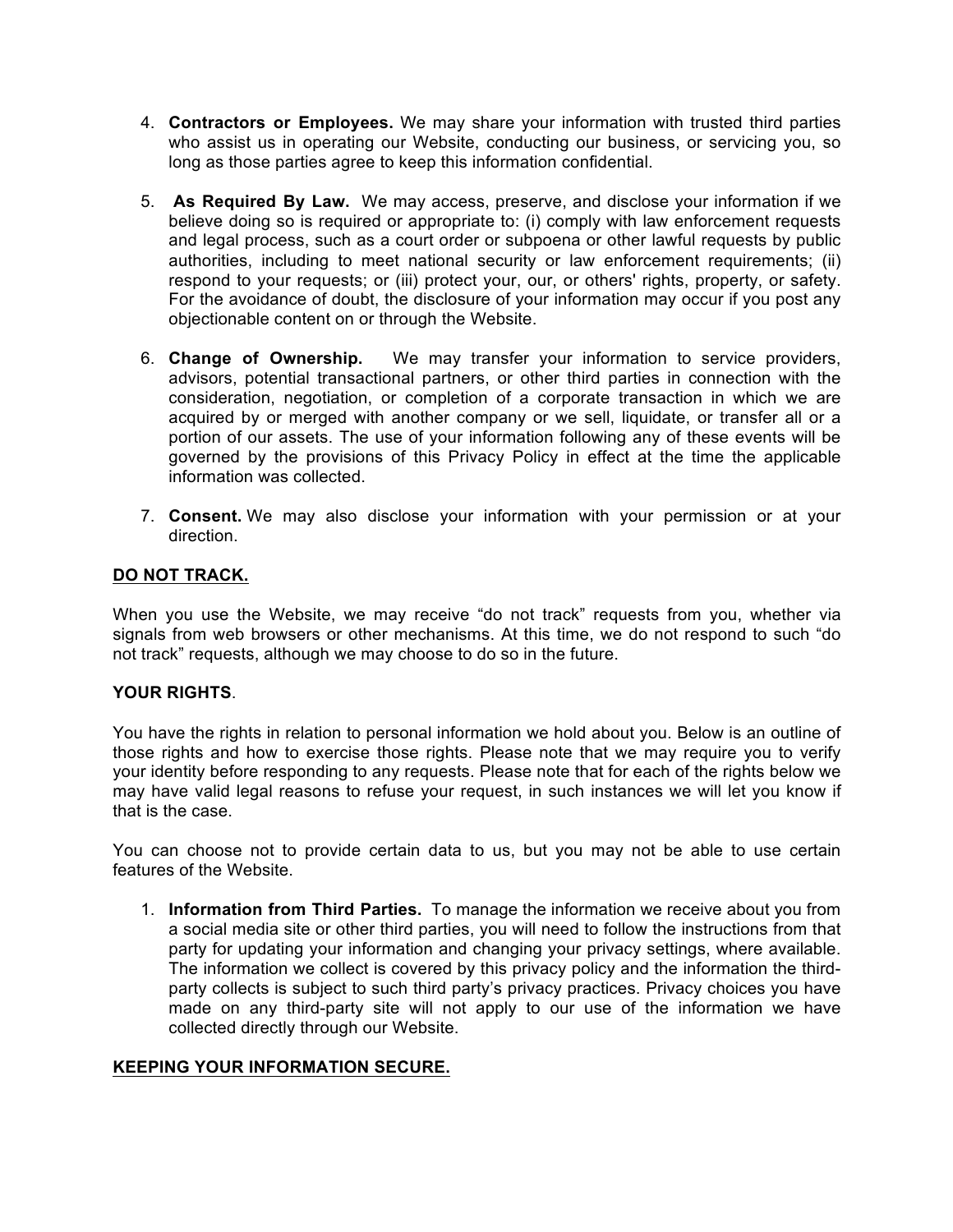The transmission of information via the internet or email is not completely secure. Although we will do our best to protect your personal information, we cannot guarantee the security of your information transmitted through the Website or over email; any transmission is at your own risk.

# **ACCESSING, UPDATING, TRANSFERRING AND DELETING YOUR DATA.**

To update your personal information, please contact us at office@levmedhealth.com. Where you request correction, please explain in detail why you believe the personal information we hold about you, to be inaccurate or incomplete so that we can assess whether a correction is required.

If you wish to access any personal information, we hold about you, or to request that we delete or transfer any information about you that we have obtained, you may contact us at office@levmedhealth.com. Please allow up to 30 days for a response. For your protection, we may require that the request be sent through the email address associated with your account, and we may need to verify your identity before implementing your request. Please note that we retain certain data where we have a lawful basis to do so, including for mandatory recordkeeping and to complete transactions.

At any time, you may object to the processing of your personal information, on legitimate grounds, except if otherwise permitted by applicable law. If you believe your right to privacy granted by applicable data protection laws has been infringed upon, please contact us office@levmedhealth.com. You also may have a right to lodge a complaint with data protection authorities.

# **LEGAL BASIS FOR PROCESSING DATA**

We will only process personal data about in accordance with the following legal basis:

- 1. **Necessity.** As necessary to perform our responsibilities under our contract with you. For example, by processing your order and delivering the products you purchase.
- 2. **Legitimate Interest.** When we have a legitimate interest in processing your personal data. For example, to communicate with you about changes to our products or services or legal documents, to prevent fraud, or to provide, protect and improve our products and services. We only rely on our legitimate interests to process your personal information when these interests are not overridden by your rights and interests.
- 3. **Consent.** If we request your consent to a specific processing activity (such as to send marketing emails), and you provide your consent in the manner indicated; and
- 4. **Legal Obligation.** In some cases, processing will be necessary for compliance with a legal obligation, such as response to legal process requests.

# **THIRD-PARTY SITES**

The Website may contain features or links to web sites and services provided by third parties. Any information you provide on third-party sites or services is provided directly to the operators of such services and is subject to those operators' policies, if any, governing privacy and security, even if accessed through the Website. We are not responsible for the content or privacy and security practices and policies of third-party sites or services to which links or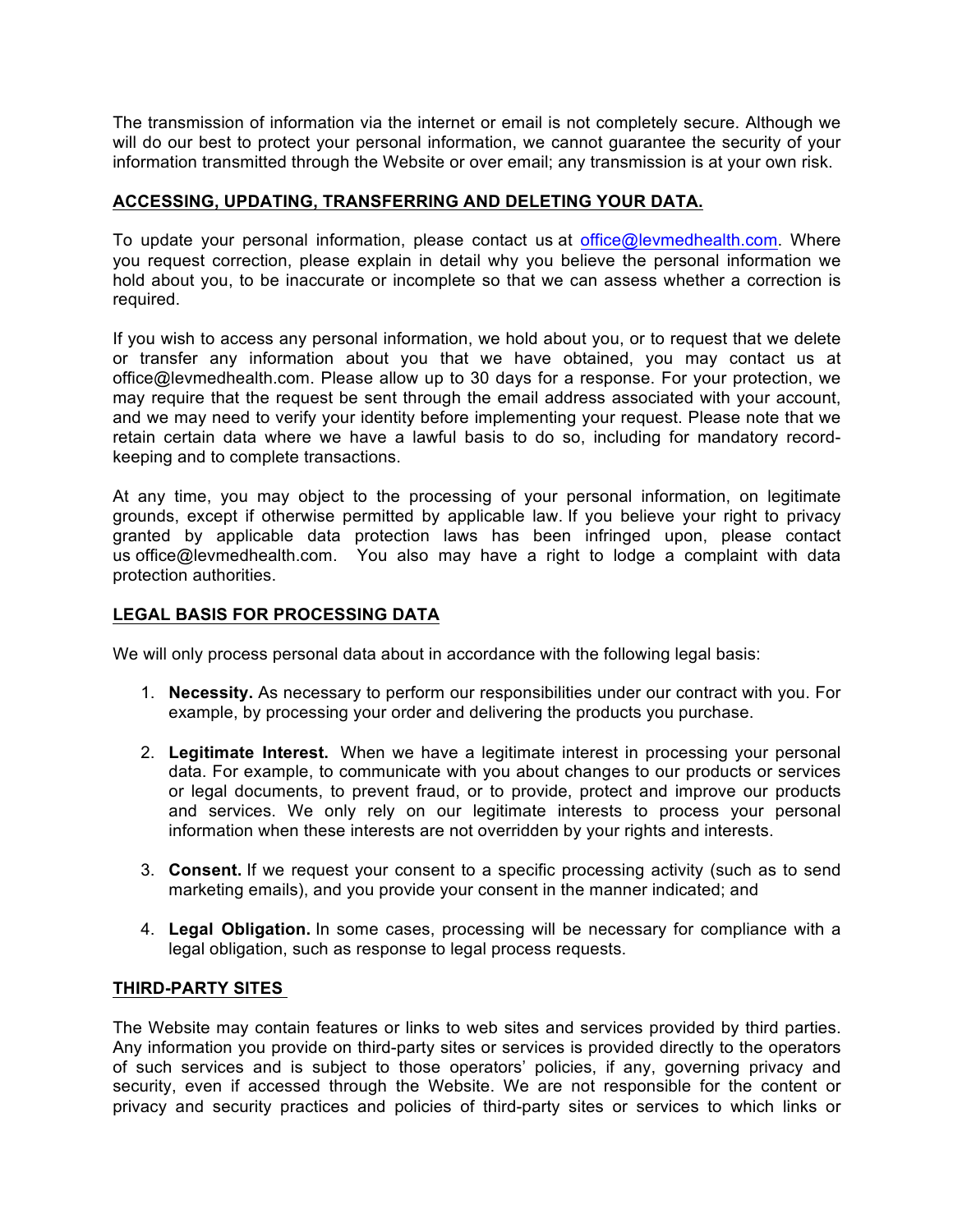access are provided through the Website. We encourage you to learn about third parties' privacy and security policies before providing them with information.

#### **DATA TRANSFERS**

In order for us to provide the products and services to you, your personal information will be stored and processed in the United States. Where data is shared with third-party data processors, your data will be captured, transferred, stored and processed in accordance with their policies, practices and in compliance with their local regulatory laws.

### **DATA RETENTION.**

We store the information we collect about you for as long as is necessary for the purposes for which we originally collected it. We may retain certain information for legitimate business purposes or as required by law. If you wish to delete your information, please contact us office@levmedhealth.com. Absent exceptional circumstances (like where I am required to store data for legal reasons) we will generally delete your personal information upon request.

# **NOTICE OF PRIVACY RIGHTS TO CALIFORNIA RESIDENTS.**

If you are a California resident, you have the right to request certain details about what personal information we share with third parties (if any) for those third parties' direct marketing purposes. You may opt out of such future sharing of your personal information (as defined by California Shine the Light Act) and/or request information about our compliance with this law. To submit your request, send an email to office@levmedhealth.com with the phrase "California Shine the Light" and include your mailing address, state of residence, zip code and email address. We are not responsible for notices that are not labeled or sent properly, or do not have complete information.

# **INTERNATIONAL PRIVACY LAWS AND YOUR RIGHTS UNDER THE GDPR.**

If you are visiting the Website from outside the United States, please be aware that you are sending information to the United States where my servers are located. Information you submit may then be transferred within the United States or back out of the United States to other countries outside of your country of residence, depending on the type of information and how it is stored by us. These countries (including the United States) may not necessarily have data protection laws as comprehensive protective as your country of residence; however, my collection, storage, and use of your data will at all times continue to be governed by this Privacy Policy.

# **CHANGES TO THIS PRIVACY POLICY.**

We may modify, amend or otherwise change this Privacy at any time in our sole discretion, without your consent and without prior notice. If we make changes, we will notify you by revising the date at the top of this Privacy Policy, and in some cases, we may provide you with additional notice (such as sending you an email notification). We encourage you to review the Privacy Policy whenever you interact with us to stay informed about our information practices and the ways you can help protect your privacy.